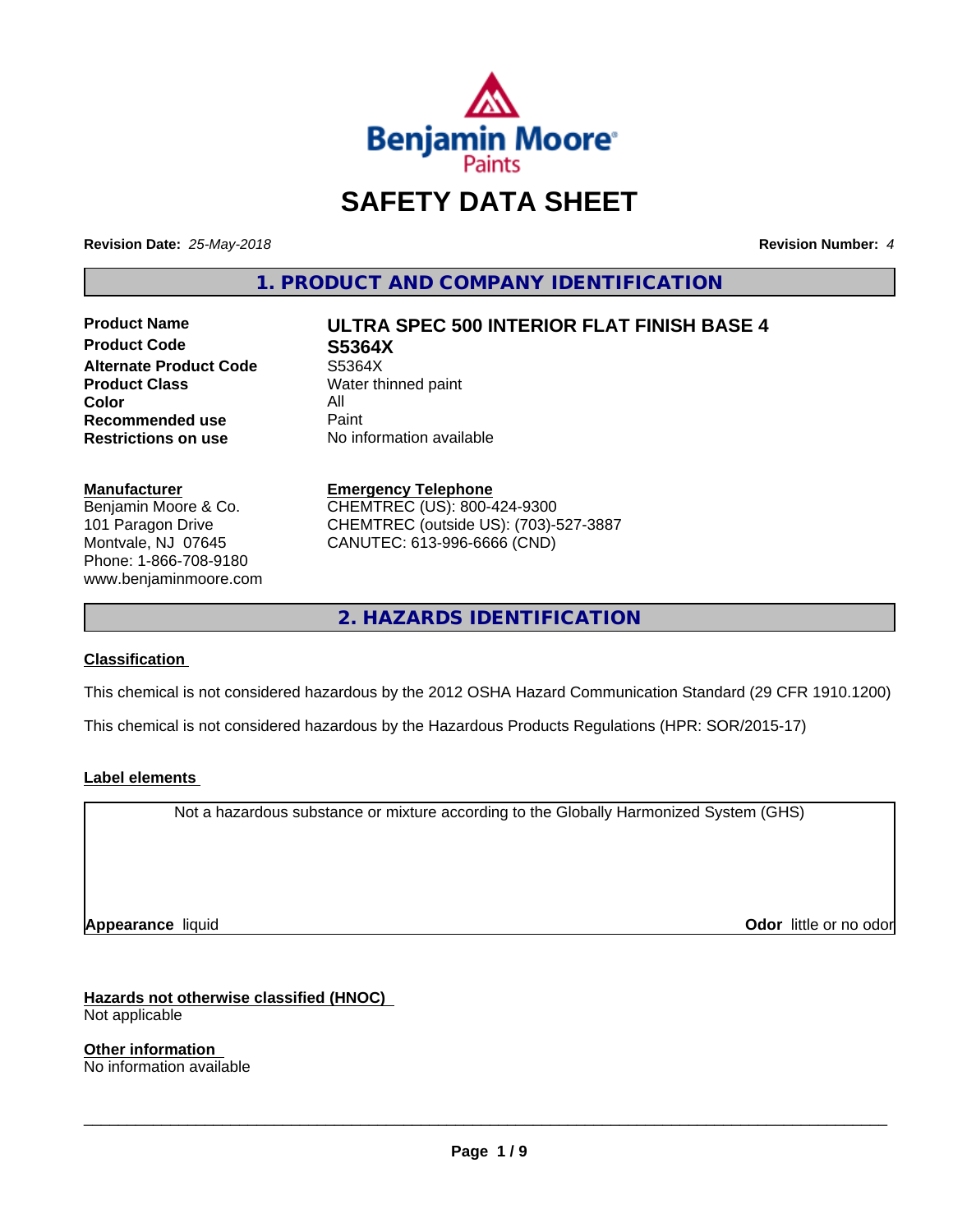### **3. COMPOSITION INFORMATION ON COMPONENTS**

| Chemical name        | <b>CAS No.</b>                              | $\mathbf{a}$<br><br>- 70                |
|----------------------|---------------------------------------------|-----------------------------------------|
| Limestone            | $\sim$<br>1311<br>$\sim$<br>-05-            | 30%<br>$\overline{\phantom{a}}$<br>∣U - |
| aceous earth<br>'nac | $\sim$ $\sim$<br>1700<br>′9C<br>$-22$<br>ັບ | 5%                                      |

|                                        | 4. FIRST AID MEASURES                                                                                    |
|----------------------------------------|----------------------------------------------------------------------------------------------------------|
| <b>General Advice</b>                  | No hazards which require special first aid measures.                                                     |
| <b>Eye Contact</b>                     | Rinse thoroughly with plenty of water for at least 15<br>minutes and consult a physician.                |
| <b>Skin Contact</b>                    | Wash off immediately with soap and plenty of water while<br>removing all contaminated clothes and shoes. |
| <b>Inhalation</b>                      | Move to fresh air. If symptoms persist, call a physician.                                                |
| Ingestion                              | Clean mouth with water and afterwards drink plenty of<br>water. Consult a physician if necessary.        |
| <b>Most Important Symptoms/Effects</b> | None known.                                                                                              |
| <b>Notes To Physician</b>              | Treat symptomatically.                                                                                   |
|                                        | 5. FIRE-FIGHTING MEASURES                                                                                |

**5. FIRE-FIGHTING MEASURES**

| <b>Suitable Extinguishing Media</b>                                              | Use extinguishing measures that are appropriate to local<br>circumstances and the surrounding environment.                                   |
|----------------------------------------------------------------------------------|----------------------------------------------------------------------------------------------------------------------------------------------|
| <b>Protective Equipment And Precautions For</b><br><b>Firefighters</b>           | As in any fire, wear self-contained breathing apparatus<br>pressure-demand, MSHA/NIOSH (approved or equivalent)<br>and full protective gear. |
| <b>Specific Hazards Arising From The Chemical</b>                                | Closed containers may rupture if exposed to fire or<br>extreme heat.                                                                         |
| <b>Sensitivity To Mechanical Impact</b>                                          | No.                                                                                                                                          |
| <b>Sensitivity To Static Discharge</b>                                           | No.                                                                                                                                          |
| <b>Flash Point Data</b><br>Flash Point (°F)<br>Flash Point (°C)<br><b>Method</b> | Not applicable<br>Not applicable<br>Not applicable                                                                                           |
| <b>Flammability Limits In Air</b>                                                |                                                                                                                                              |
| Lower flammability limit:                                                        | Not applicable                                                                                                                               |
|                                                                                  |                                                                                                                                              |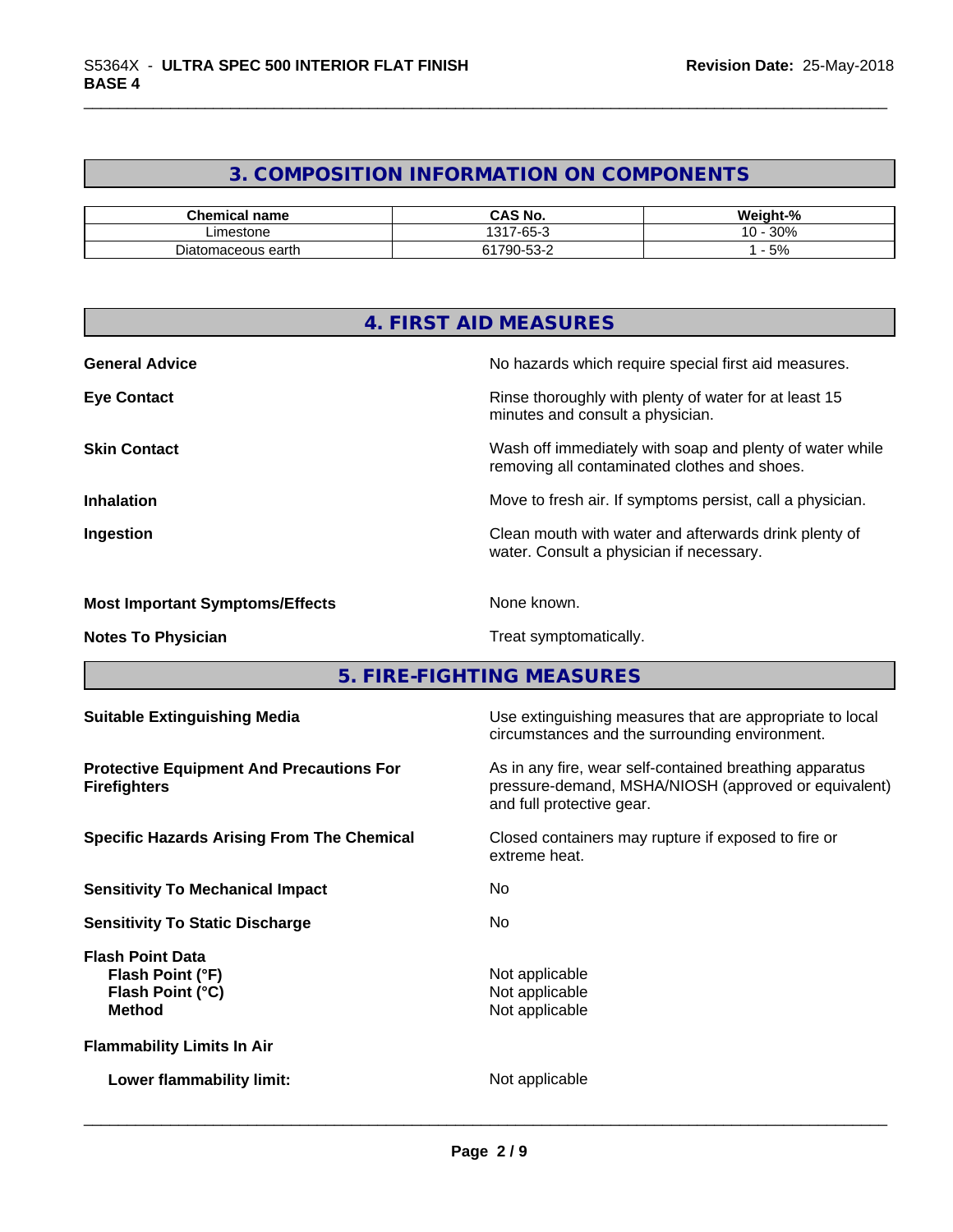|             | Upper flammability limit: |                        | Not applicable        |                                |  |
|-------------|---------------------------|------------------------|-----------------------|--------------------------------|--|
| <b>NFPA</b> | <b>Health: 1</b>          | <b>Flammability: 0</b> | <b>Instability: 0</b> | <b>Special: Not Applicable</b> |  |

#### **NFPA Legend**

- 0 Not Hazardous
- 1 Slightly
- 2 Moderate
- 3 High
- 4 Severe

*The ratings assigned are only suggested ratings, the contractor/employer has ultimate responsibilities for NFPA ratings where this system is used.*

*Additional information regarding the NFPA rating system is available from the National Fire Protection Agency (NFPA) at www.nfpa.org.*

#### **6. ACCIDENTAL RELEASE MEASURES**

**Personal Precautions Avoid contact with skin, eyes and clothing. Ensure** Avoid contact with skin, eyes and clothing. Ensure adequate ventilation.

**Other Information Department Information Department Intervent further leakage or spillage if safe to do so.** 

**Environmental precautions** See Section 12 for additional Ecological Information.

**Methods for Cleaning Up Example 20 Soak** up with inert absorbent material. Sweep up and shovel into suitable containers for disposal.

vapors, spray mists or sanding dust. In case of insufficient

**7. HANDLING AND STORAGE**

**Handling Handling Avoid contact with skin, eyes and clothing. Avoid breathing** 

**Storage Keep container tightly closed. Keep out of the reach of Keep Keep container tightly closed. Keep out of the reach of** children.

ventilation, wear suitable respiratory equipment.

**Incompatible Materials No information available** 

 $\overline{\phantom{a}}$  ,  $\overline{\phantom{a}}$  ,  $\overline{\phantom{a}}$  ,  $\overline{\phantom{a}}$  ,  $\overline{\phantom{a}}$  ,  $\overline{\phantom{a}}$  ,  $\overline{\phantom{a}}$  ,  $\overline{\phantom{a}}$  ,  $\overline{\phantom{a}}$  ,  $\overline{\phantom{a}}$  ,  $\overline{\phantom{a}}$  ,  $\overline{\phantom{a}}$  ,  $\overline{\phantom{a}}$  ,  $\overline{\phantom{a}}$  ,  $\overline{\phantom{a}}$  ,  $\overline{\phantom{a}}$ 

### **8. EXPOSURE CONTROLS / PERSONAL PROTECTION**

#### **Exposure Limits**

| <b>Chemical name</b> | <b>OSHA PEL</b>          | <b>ACGIH TLV</b> | <b>Alberta</b>    | <b>British</b><br>Columbia | Ontario | Quebec                        |
|----------------------|--------------------------|------------------|-------------------|----------------------------|---------|-------------------------------|
| Limestone            | 15 mg/m $3$ - TWA        | N/E              | 10 mg/m $3$ - TWA | 10 mg/m $3$ - TWA          | N/E     | 10 mg/m <sup>3</sup> -        |
|                      | $5 \text{ ma/m}^3$ - TWA |                  |                   | $3 \text{ ma/m}^3$ - TWA   |         | <b>TWAEV</b>                  |
|                      |                          |                  |                   | $20 \text{ ma/m}^3$ - STEL |         |                               |
| Diatomaceous earth   |                          | N/E              | N/E               | $4 \text{ ma/m}^3$ - TWA   | N/E     | 6 mg/m <sup>3</sup> - TWAEV I |
|                      | 20 mppcf - TWA           |                  |                   | 1.5 ma/m $^3$ - TWA $\,$ l |         |                               |

#### **Legend**

OSHA - Occupational Safety & Health Administration Exposure Limits ACGIH - American Conference of Governmental Industrial Hygienists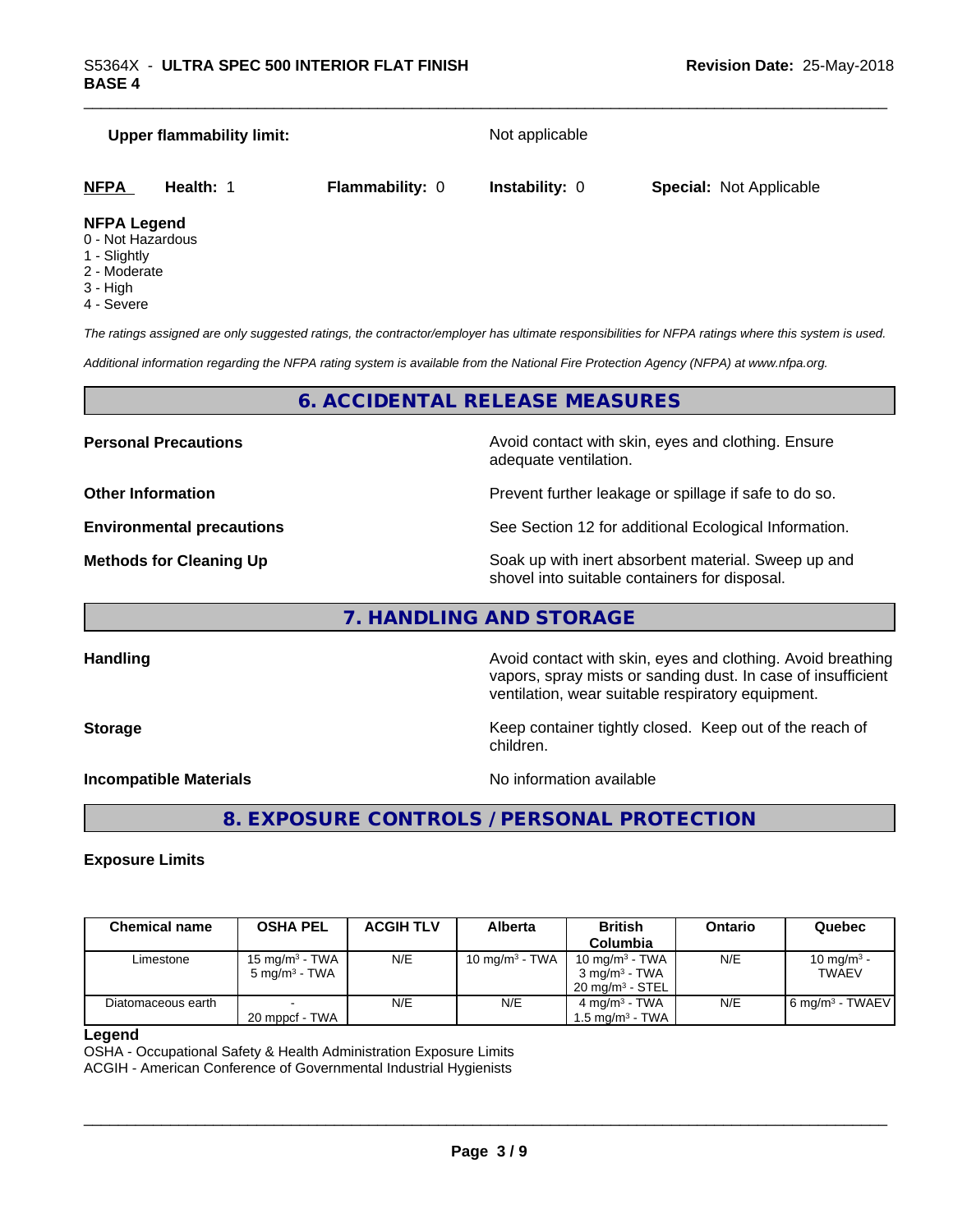Alberta - Alberta Occupational Exposure Limits British Columbia - British Columbia Occupational Exposure Limits Ontario - Ontario Occupational Exposure Limits Quebec - Quebec Occupational Exposure Limits N/E - Not Established

# **Personal Protective Equipment**

**Engineering Measures Engineering Measures Ensure adequate ventilation, especially in confined areas.** 

**Eye/Face Protection** Safety glasses with side-shields. **Skin Protection Protection Protective gloves and impervious clothing. Respiratory Protection In case of insufficient ventilation wear suitable respiratory** equipment.

**Hygiene Measures Avoid contact with skin, eyes and clothing. Remove and Avoid contact with skin, eyes and clothing. Remove and Avoid contact with skin, eyes and clothing. Remove and** wash contaminated clothing before re-use. Wash thoroughly after handling.

#### **9. PHYSICAL AND CHEMICAL PROPERTIES**

**Appearance** liquid **Odor** little or no odor **Odor Threshold** No information available **Density (lbs/gal)** 10.6 - 10.7 **Specific Gravity** 1.27 - 1.29 **pH pH**  $\blacksquare$ **Viscosity (cps)** No information available **Solubility(ies)** No information available **Water solubility** No information available **Evaporation Rate** No information available **Vapor pressure @20 °C (kPa)** No information available **Vapor density No information available No information available Wt. % Solids** 50 - 60<br> **Vol. % Solids** 50 - 60<br> **Vol. % Solids** 50 **Vol. % Solids** 40 - 50 Wt. % Volatiles **Vol. % Volatiles** 50 - 60 **VOC Regulatory Limit (g/L)** 0 **Boiling Point (°F)** 212 **Boiling Point (°C)** 100 **Freezing Point (°F)** 32 **Freezing Point (°C)** 0 **Flash Point (°F)**<br> **Flash Point (°C)**<br> **Flash Point (°C)**<br> **Not** applicable<br>
Not applicable **Flash Point (°C) Method** Not applicable **Flammability (solid, gas)**<br> **Commability limit:**<br>
Upper flammability limit:<br>
Not applicable **Upper flammability limit:**<br> **Lower flammability limit:** Not applicable Not applicable **Lower flammability limit: Autoignition Temperature (°F)**<br> **Autoignition Temperature (°C)**<br> **Autoignition Temperature (°C)**<br> **Autoignition Temperature (°C)**<br> **Autoignition Temperature (°C) Autoignition Temperature (°C) Decomposition Temperature** (°F) No information available **Decomposition Temperature (°C)** No information available<br> **Partition coefficient Partition available Partition coefficient**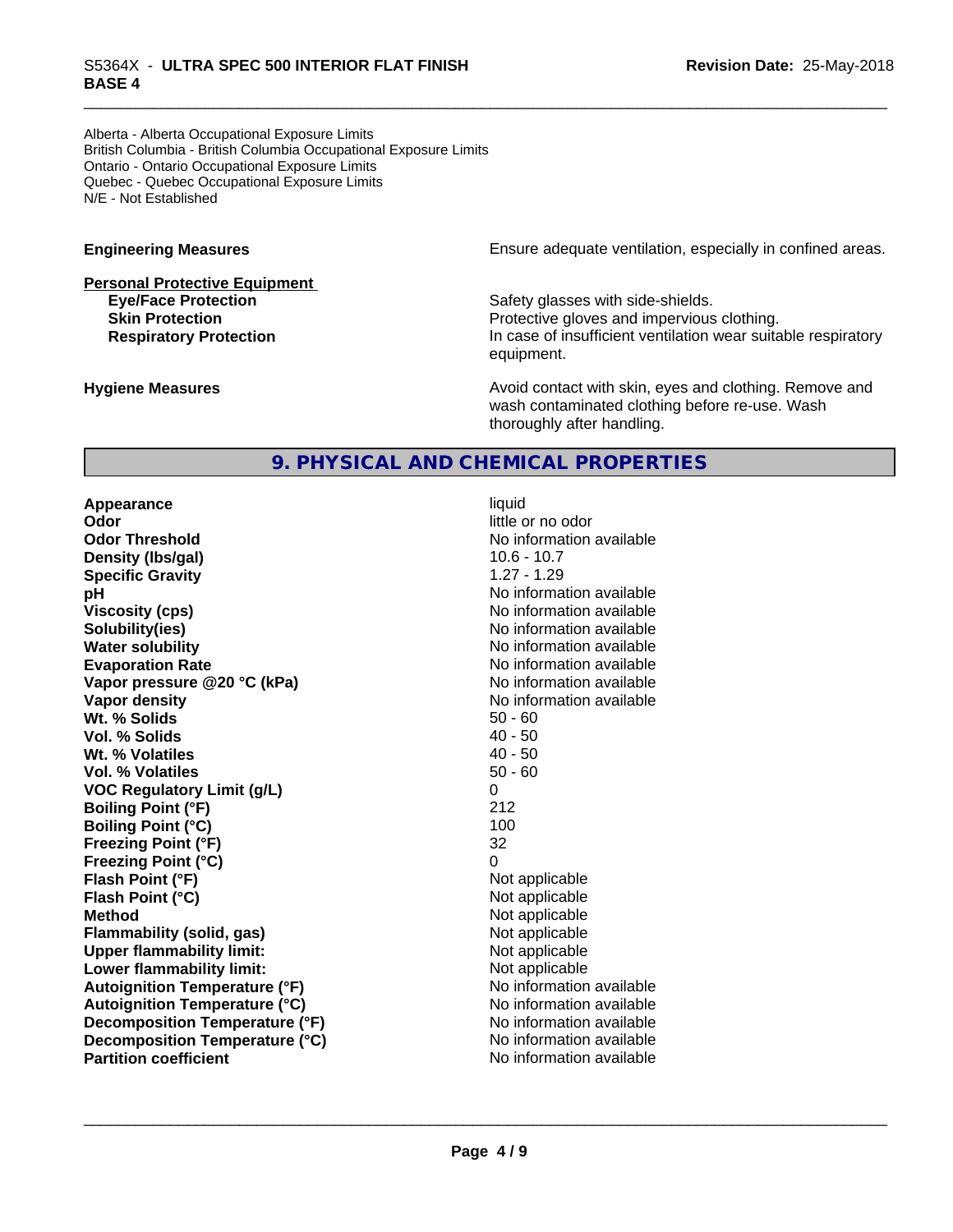#### **10. STABILITY AND REACTIVITY**

| <b>Reactivity</b>                       | Not Applicable                           |
|-----------------------------------------|------------------------------------------|
| <b>Chemical Stability</b>               | Stable under normal conditions.          |
| <b>Conditions to avoid</b>              | Prevent from freezing.                   |
| <b>Incompatible Materials</b>           | No materials to be especially mentioned. |
| <b>Hazardous Decomposition Products</b> | None under normal use.                   |
| Possibility of hazardous reactions      | None under normal conditions of use.     |

#### **11. TOXICOLOGICAL INFORMATION**

#### **Product Information Information on likely routes of exposure**

**Principal Routes of Exposure Exposure** Eye contact, skin contact and inhalation.

**Acute Toxicity** 

**Product Information** 

#### **Symptoms** related to the physical, chemical and toxicological characteristics

**Symptoms** No information available

#### **Delayed and immediate effects as well as chronic effects from short and long-term exposure**

| Eye contact                     | May cause slight irritation                                                                                     |
|---------------------------------|-----------------------------------------------------------------------------------------------------------------|
| <b>Skin contact</b>             | Substance may cause slight skin irritation. Prolonged or<br>repeated contact may dry skin and cause irritation. |
| <b>Inhalation</b>               | May cause irritation of respiratory tract.                                                                      |
|                                 |                                                                                                                 |
| Ingestion                       | Ingestion may cause gastrointestinal irritation, nausea,<br>vomiting and diarrhea.                              |
| <b>Sensitization</b>            | No information available.                                                                                       |
| <b>Neurological Effects</b>     | No information available.                                                                                       |
| <b>Mutagenic Effects</b>        | No information available.                                                                                       |
| <b>Reproductive Effects</b>     | No information available.                                                                                       |
| <b>Developmental Effects</b>    | No information available.                                                                                       |
| Target organ effects            | No information available.                                                                                       |
| <b>STOT - single exposure</b>   | No information available.                                                                                       |
| <b>STOT - repeated exposure</b> | No information available.                                                                                       |
| Other adverse effects           | No information available.                                                                                       |
| <b>Aspiration Hazard</b>        | No information available.                                                                                       |
|                                 |                                                                                                                 |

**Numerical measures of toxicity**

#### **Component Information**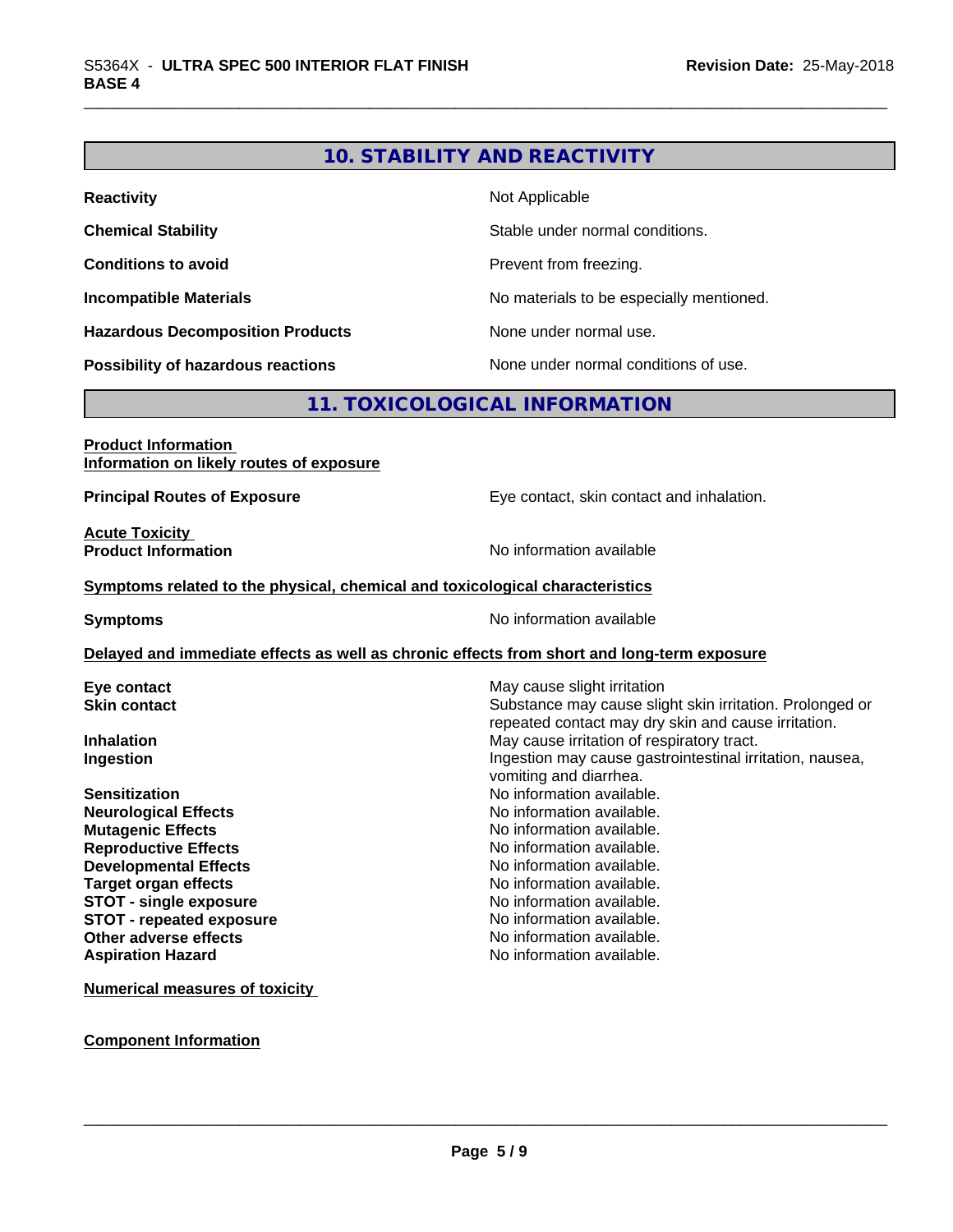#### **Chronic Toxicity**

#### **Carcinogenicity**

*There are no known carcinogenic chemicals in this product above reportable levels.*

**12. ECOLOGICAL INFORMATION**

#### **Ecotoxicity Effects**

The environmental impact of this product has not been fully investigated.

#### **Product Information**

#### **Acute Toxicity to Fish**

No information available

#### **Acute Toxicity to Aquatic Invertebrates**

No information available

#### **Acute Toxicity to Aquatic Plants**

No information available

#### **Persistence / Degradability**

No information available.

#### **Bioaccumulation**

No information available.

#### **Mobility in Environmental Media**

No information available.

#### **Ozone**

No information available

#### **Component Information**

#### **Acute Toxicity to Fish**

No information available

#### **Acute Toxicity to Aquatic Invertebrates**

No information available

#### **Acute Toxicity to Aquatic Plants**

No information available

#### **13. DISPOSAL CONSIDERATIONS**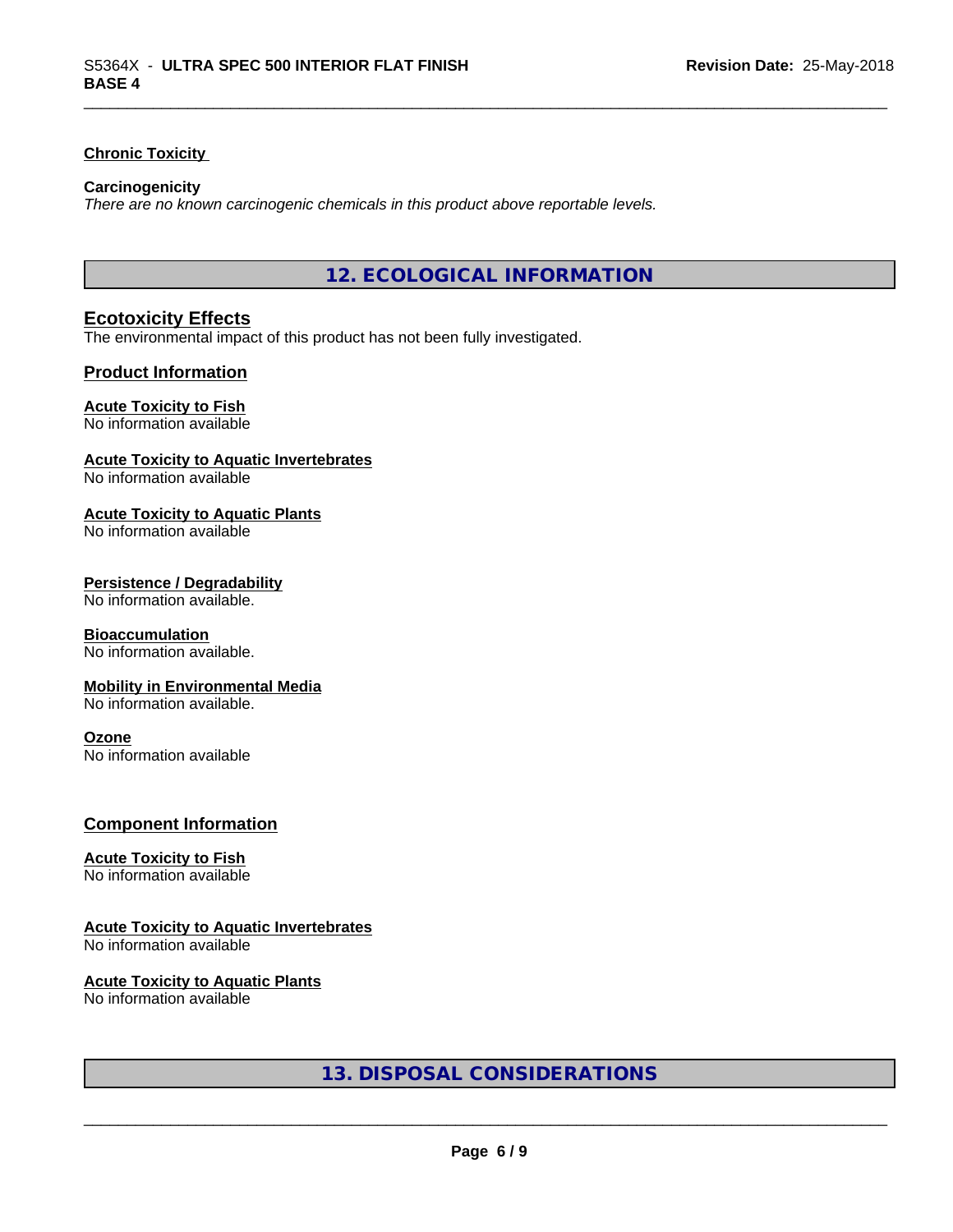**Waste Disposal Method** Dispose of in accordance with federal, state, provincial, and local regulations. Local requirements may vary, consult your sanitation department or state-designated environmental protection agency for more disposal options.

#### **14. TRANSPORT INFORMATION**

| <b>DOT</b>         | Not regulated |
|--------------------|---------------|
| <b>TDG</b>         | Not regulated |
| <b>ICAO / IATA</b> | Not regulated |
| <b>IMDG / IMO</b>  | Not regulated |

#### **15. REGULATORY INFORMATION**

#### **International Inventories**

| <b>TSCA: United States</b> | Yes - All components are listed or exempt. |
|----------------------------|--------------------------------------------|
| <b>DSL: Canada</b>         | Yes - All components are listed or exempt. |

#### **Federal Regulations**

#### **SARA 311/312 hazardous categorization**

| Acute health hazard               | N٥ |
|-----------------------------------|----|
| Chronic Health Hazard             | N٥ |
| Fire hazard                       | N٥ |
| Sudden release of pressure hazard | N٥ |
| Reactive Hazard                   | N٥ |

#### **SARA 313**

Section 313 of Title III of the Superfund Amendments and Reauthorization Act of 1986 (SARA). This product contains a chemical or chemicals which are subject to the reporting requirements of the Act and Title 40 of the Code of Federal Regulations, Part 372:

*None*

**Clean Air Act,Section 112 Hazardous Air Pollutants (HAPs) (see 40 CFR 61)**

This product contains the following HAPs:

*None*

#### **US State Regulations**

#### **California Proposition 65**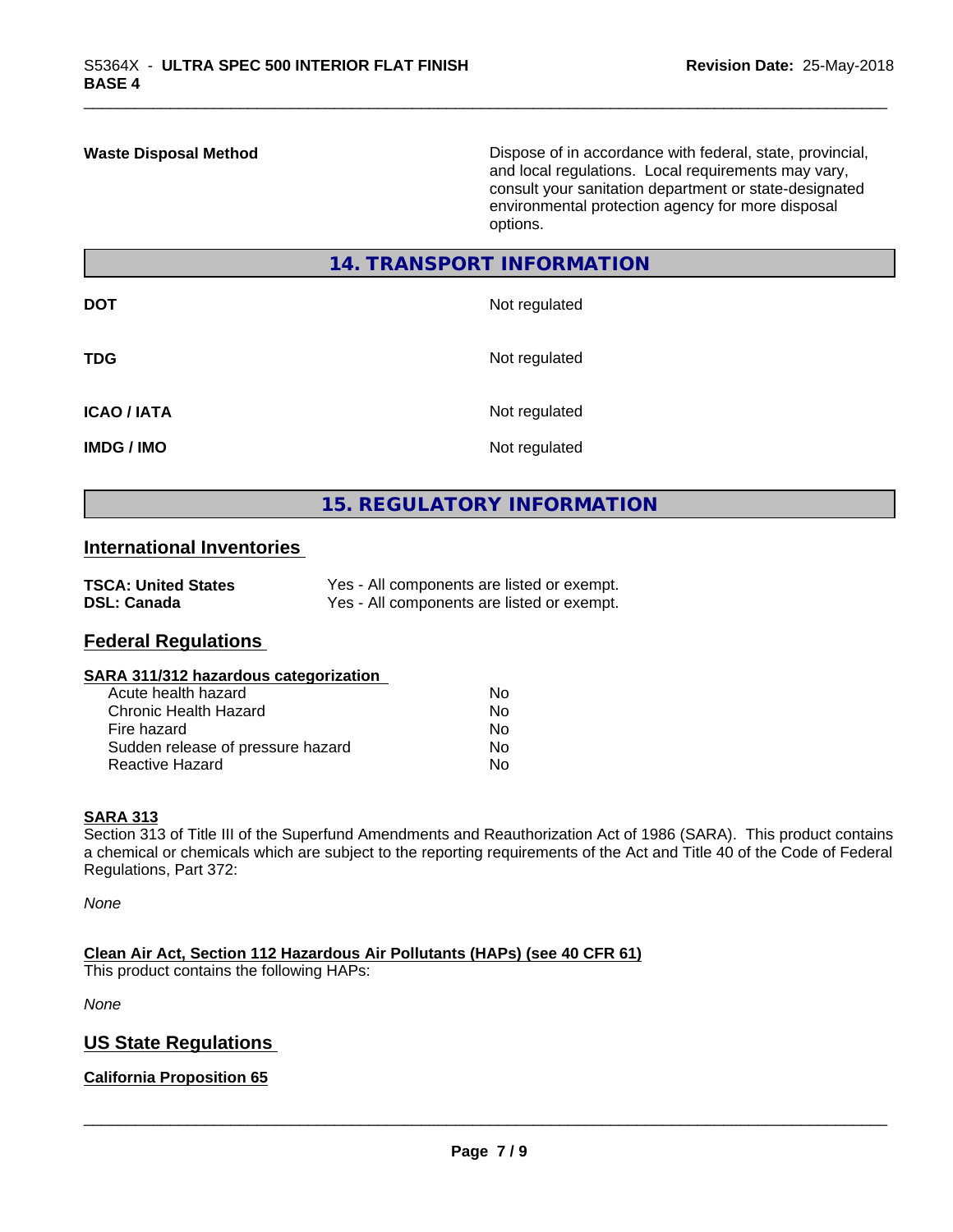## **A** WARNING: Cancer and Reproductive Harm– www.P65warnings.ca.gov

#### **State Right-to-Know**

| Chemi<br>name<br>$\sim$ nich | IVIC<br>www.cus | <b>Jerse</b> y<br><b>Nev</b> | svlvania |
|------------------------------|-----------------|------------------------------|----------|
| Limestone                    |                 |                              |          |
| Diatomaceous earth           |                 |                              |          |

**Legend**

X - Listed

#### **National Pollutant Release Inventory (NPRI)**

#### **NPRI Parts 1- 4**

This product contains the following Parts 1-4 NPRI chemicals:

*None*

#### **NPRI Part 5**

This product contains the following NPRI Part 5 Chemicals:

*None*

#### **WHMIS Regulatory Status**

This product has been classified in accordance with the hazard criteria of the Hazardous Products Regulations (HPR) and the SDS contains all the information required by the HPR.

| <b>16. OTHER INFORMATION</b>                                                                                                                          |           |                                                                            |                      |                                                                                                                                               |  |
|-------------------------------------------------------------------------------------------------------------------------------------------------------|-----------|----------------------------------------------------------------------------|----------------------|-----------------------------------------------------------------------------------------------------------------------------------------------|--|
| HMIS -                                                                                                                                                | Health: 1 | <b>Flammability: 0</b>                                                     | <b>Reactivity: 0</b> | $PPE: -$                                                                                                                                      |  |
| <b>HMIS Legend</b><br>0 - Minimal Hazard<br>1 - Slight Hazard<br>2 - Moderate Hazard<br>3 - Serious Hazard<br>4 - Severe Hazard<br>* - Chronic Hazard |           | X - Consult your supervisor or S.O.P. for "Special" handling instructions. |                      | Note: The PPE rating has intentionally been left blank. Choose appropriate PPE that will protect employees from the hazards the material will |  |

*Caution: HMISÒ ratings are based on a 0-4 rating scale, with 0 representing minimal hazards or risks, and 4 representing significant hazards or risks. Although HMISÒ ratings are not required on MSDSs under 29 CFR 1910.1200, the preparer, has chosen to provide them. HMISÒ ratings are to be used only in conjunction with a fully implemented HMISÒ program by workers who have received appropriate HMISÒ training. HMISÒ is a registered trade and service mark of the NPCA. HMISÒ materials may be purchased exclusively from J. J. Keller (800) 327-6868.*

 **WARNING!** If you scrape, sand, or remove old paint, you may release lead dust. LEAD IS TOXIC. EXPOSURE TO LEAD DUST CAN CAUSE SERIOUS ILLNESS, SUCH AS BRAIN DAMAGE, ESPECIALLY IN CHILDREN.